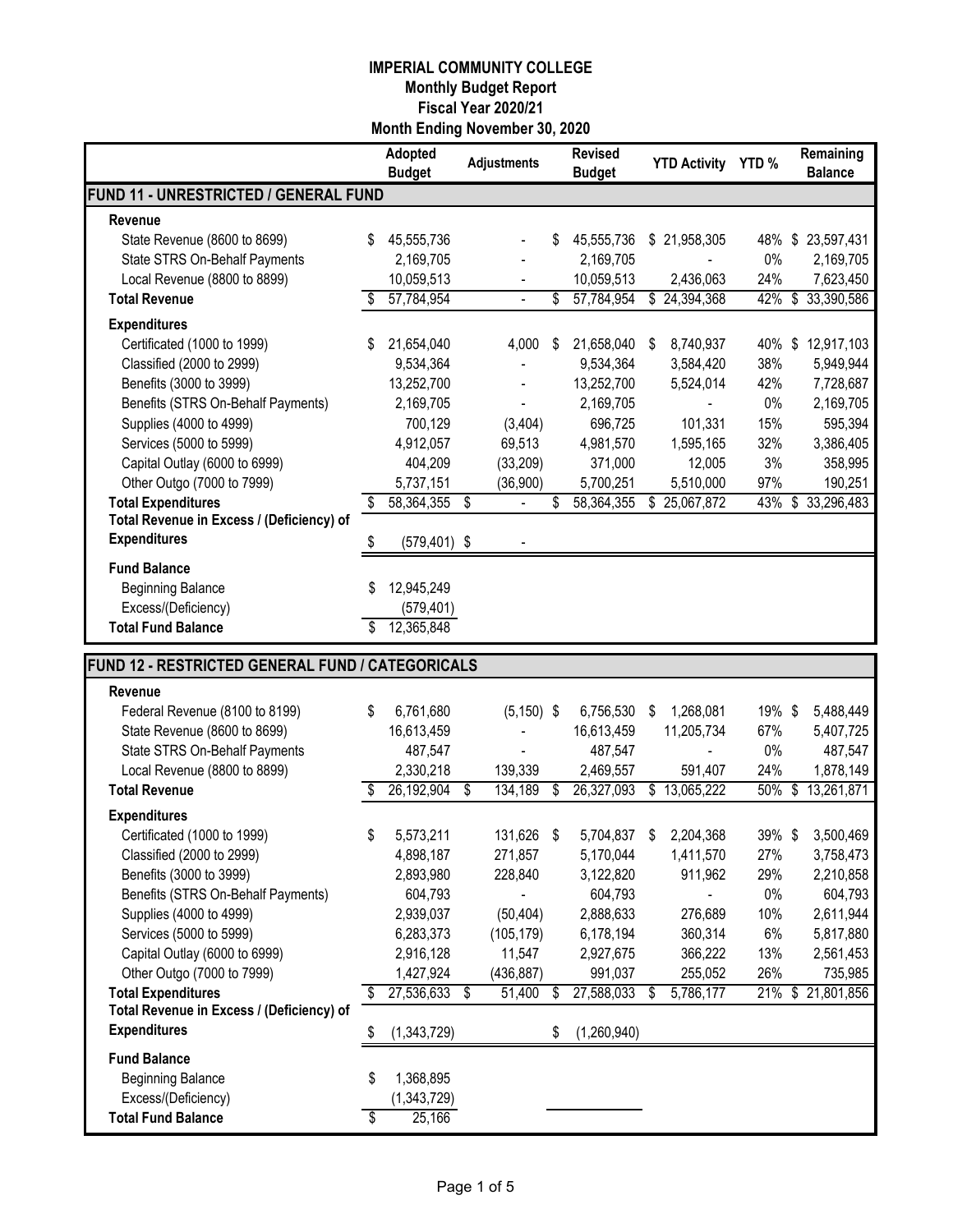|                                                                        | Adopted<br><b>Budget</b> | <b>Adjustments</b> |                | <b>Revised</b><br><b>Budget</b> |      | YTD Activity YTD % |          | Remaining<br><b>Balance</b> |
|------------------------------------------------------------------------|--------------------------|--------------------|----------------|---------------------------------|------|--------------------|----------|-----------------------------|
| <b>FUND 22 - BUILDING FUND</b>                                         |                          |                    |                |                                 |      |                    |          |                             |
| Revenue                                                                |                          |                    |                |                                 |      |                    |          |                             |
| Local Revenue (8800 to 8899)                                           | \$<br>455,000            |                    |                | \$<br>455,000                   | -\$  | ÷,                 | $0\%$ \$ | 455,000                     |
| Interfund Transfers In                                                 | 350,000                  |                    |                | 350,000                         |      | 350,000            | 0%       |                             |
| <b>Total Revenue</b>                                                   | \$<br>805,000            |                    |                | \$<br>805,000                   | \$   | 350,000            | 43%      | \$<br>455,000               |
| <b>Expenditures</b>                                                    |                          |                    |                |                                 |      |                    |          |                             |
| Services (5000 to 5999)                                                | \$<br>62,503             |                    | 41             | \$<br>62,544                    | - \$ | 2,740              | 4% \$    | 59,804                      |
| Capital Outlay (6000 to 6999)                                          | 3,725,382                |                    | (41)           | 3,725,341                       |      | 207,247            | 6%       | 3,518,094                   |
| <b>Total Expenditures</b>                                              | \$<br>3,787,885          | \$                 |                | \$<br>3,787,885                 | \$   | 209,987            | 6%       | \$<br>3,577,898             |
| Total Revenue in Excess / (Deficiency) of<br><b>Expenditures</b>       |                          |                    |                |                                 |      |                    |          |                             |
|                                                                        | (2,982,885)              |                    |                |                                 |      |                    |          |                             |
| <b>Fund Balance</b>                                                    |                          |                    |                |                                 |      |                    |          |                             |
| <b>Beginning Balance</b>                                               | \$<br>7,384,048          |                    |                |                                 |      |                    |          |                             |
| Excess/(Deficiency)                                                    | (2,982,885)              |                    |                |                                 |      |                    |          |                             |
| <b>Total Fund Balance</b>                                              | \$<br>4,401,163          |                    |                |                                 |      |                    |          |                             |
| FUND 33 - CHILD DEVELOPMENT FUND                                       |                          |                    |                |                                 |      |                    |          |                             |
|                                                                        |                          |                    |                |                                 |      |                    |          |                             |
| Revenue                                                                | \$                       |                    |                | \$                              | \$   |                    | 42% \$   |                             |
| State Revenue (8600 to 8699)<br>Local Revenue (8800 to 8899)           | 1,189,763<br>25,152      |                    |                | 1,189,763<br>25,152             |      | 495,773<br>2,432   | 10%      | 693,990<br>22,720           |
| <b>Total Revenue</b>                                                   | \$<br>1,214,915          | \$                 |                | \$<br>1,214,915                 | \$   | 498,205            | 41% \$   | 716,710                     |
|                                                                        |                          |                    |                |                                 |      |                    |          |                             |
| <b>Expenditures</b><br>Certificated (1000 to 1999)                     | \$<br>55,603             |                    |                | \$<br>55,603 \$                 |      | 22,396             | 40% \$   | 33,207                      |
| Classified (2000 to 2999)                                              | 454,401                  |                    |                | 454,401                         |      | 158,828            | 35% \$   | 295,573                     |
| Benefits (3000 to 3999)                                                | 265,224                  |                    |                | 265,224                         |      | 98,221             | 37%      | 167,003                     |
| Supplies (4000 to 4999)                                                | 249,567                  |                    | (40)           | 249,527                         |      | 861                | 0%       | 248,666                     |
| Services (5000 to 5999)                                                | 27,943                   |                    | 40             | 27,983                          |      | 822                | 3%       | 27,161                      |
| Capital Outlay (6000 to 6999)                                          | 139,025                  |                    |                | 139,025                         |      | $\blacksquare$     | 0%       | 139,025                     |
| <b>Total Expenditures</b><br>Total Revenue in Excess / (Deficiency) of | \$<br>1,191,763          | \$                 | $\overline{a}$ | \$<br>1,191,763                 | \$   | 281,128            | 24%      | \$<br>910,635               |
| <b>Expenditures</b>                                                    | 23,152                   |                    |                |                                 |      |                    |          |                             |
|                                                                        |                          |                    |                |                                 |      |                    |          |                             |
| <b>Fund Balance</b>                                                    |                          |                    |                |                                 |      |                    |          |                             |
| <b>Beginning Balance</b>                                               | \$<br>214,070<br>23,152  |                    |                |                                 |      |                    |          |                             |
| Excess/(Deficiency)<br><b>Total Fund Balance</b>                       | \$<br>237,222            |                    |                |                                 |      |                    |          |                             |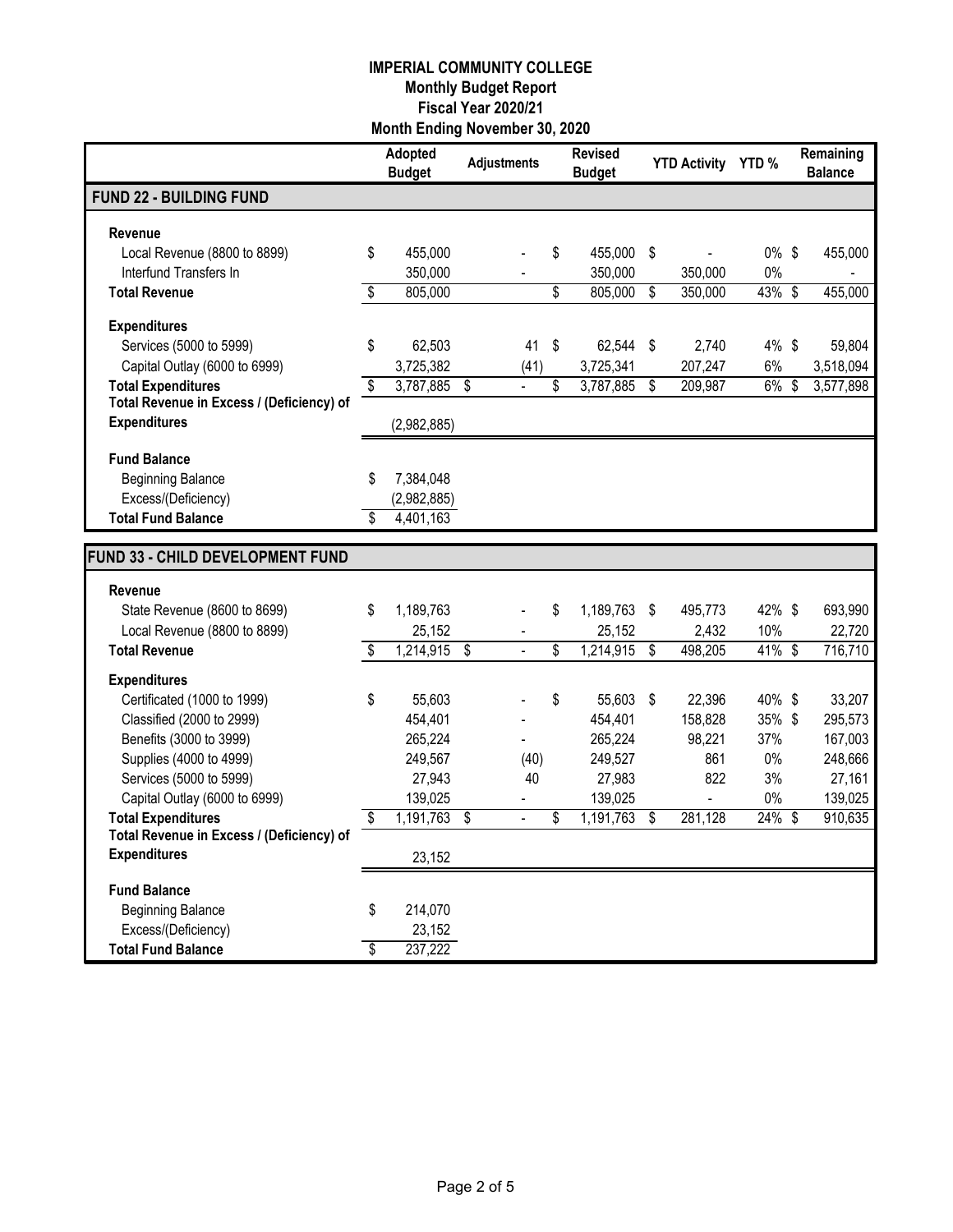|                                                                  |                 | Adopted<br><b>Budget</b> |                          | <b>Adjustments</b> |          | <b>Revised</b><br><b>Budget</b> |                          | <b>YTD Activity</b> | <b>YTD%</b>      | Remaining<br><b>Balance</b>           |
|------------------------------------------------------------------|-----------------|--------------------------|--------------------------|--------------------|----------|---------------------------------|--------------------------|---------------------|------------------|---------------------------------------|
| FUND 51 - CERTIFICATE OF PARTICIPATION (LRB)                     |                 |                          |                          |                    |          |                                 |                          |                     |                  |                                       |
|                                                                  |                 |                          |                          |                    |          |                                 |                          |                     |                  |                                       |
| Revenue<br>Local Revenue (8800 to 8899)                          |                 | 2,000                    |                          |                    |          | 2,000                           | \$                       |                     | $0\%$ \$         | 2,000                                 |
| <b>Total Revenue</b>                                             | \$<br>\$        | $2,000$ \$               |                          |                    | \$<br>\$ | 2,000                           | $\overline{\mathcal{S}}$ |                     | $0\%$ \$         | 2,000                                 |
|                                                                  |                 |                          |                          |                    |          |                                 |                          |                     |                  |                                       |
| <b>Expenditures</b>                                              |                 |                          |                          |                    |          |                                 |                          |                     |                  |                                       |
| Capital Outlay (6000 to 6999)                                    | \$              | 343,099                  |                          |                    | \$       | 343,099                         | \$                       |                     | $0\%$ \$         | 343,099                               |
| <b>Total Expenditures</b>                                        | $\overline{\$}$ | 343,099                  | $\overline{\mathcal{S}}$ |                    | \$       | 343,099                         | \$                       | $\blacksquare$      | $0\%$ \$         | 343,099                               |
| Total Revenue in Excess / (Deficiency) of<br><b>Expenditures</b> |                 |                          |                          |                    |          |                                 |                          |                     |                  |                                       |
|                                                                  | \$              | (341,099)                |                          |                    |          |                                 |                          |                     |                  |                                       |
| <b>Fund Balance</b>                                              |                 |                          |                          |                    |          |                                 |                          |                     |                  |                                       |
| <b>Beginning Balance</b>                                         | \$              | 341,099                  |                          |                    |          |                                 |                          |                     |                  |                                       |
| Excess/(Deficiency)                                              |                 | (341,099)                |                          |                    |          |                                 |                          |                     |                  |                                       |
| <b>Total Fund Balance</b>                                        | \$              |                          |                          |                    |          |                                 |                          |                     |                  |                                       |
|                                                                  |                 |                          |                          |                    |          |                                 |                          |                     |                  |                                       |
| <b>FUND 61 - SELF-INSURANCE FUND</b>                             |                 |                          |                          |                    |          |                                 |                          |                     |                  |                                       |
|                                                                  |                 |                          |                          |                    |          |                                 |                          |                     |                  |                                       |
| Revenue                                                          |                 |                          |                          |                    |          |                                 |                          |                     |                  |                                       |
| Local Revenue (8800 to 8899)                                     | \$              | 750<br>160,000           |                          |                    | \$       | 750                             | \$                       | $\blacksquare$      | $0\%$ \$<br>100% | 750                                   |
| Local Revenue (8800 to 8899)<br><b>Total Revenue</b>             | \$              | 160,750                  |                          |                    | \$       | 160,000<br>160,750              | \$                       | 160,000<br>160,000  |                  | \$<br>$\overline{\phantom{a}}$<br>750 |
|                                                                  |                 |                          |                          |                    |          |                                 |                          |                     |                  |                                       |
| <b>Expenditures</b>                                              |                 |                          |                          |                    |          |                                 |                          |                     |                  |                                       |
| Services (5000 to 5999)                                          | \$              | 80,000                   |                          | 20,000             | \$       | 100,000                         | \$                       | 89,125              |                  | \$<br>10,875                          |
| <b>Total Expenditures</b>                                        | \$              | 80,000                   |                          |                    | \$       | 100,000                         | S.                       | 89,125              |                  | \$<br>10,875                          |
| Total Revenue in Excess / (Deficiency) of<br><b>Expenditures</b> |                 |                          |                          |                    |          |                                 |                          |                     |                  |                                       |
|                                                                  | \$              | 80,750                   |                          |                    |          |                                 |                          |                     |                  |                                       |
| <b>Fund Balance</b><br><b>Beginning Balance</b>                  | \$              | 55,608                   |                          |                    |          |                                 |                          |                     |                  |                                       |
| Excess/(Deficiency)                                              |                 | 80,750                   |                          |                    |          |                                 |                          |                     |                  |                                       |
| <b>Total Fund Balance</b>                                        | \$              | 136,358                  |                          |                    |          |                                 |                          |                     |                  |                                       |
|                                                                  |                 |                          |                          |                    |          |                                 |                          |                     |                  |                                       |
| <b>FUND 69 - OTHER INTERNAL SERVICES FUND</b>                    |                 |                          |                          |                    |          |                                 |                          |                     |                  |                                       |
|                                                                  |                 |                          |                          |                    |          |                                 |                          |                     |                  |                                       |
| Revenue                                                          |                 |                          |                          |                    |          |                                 |                          |                     |                  |                                       |
| Interfund Transfers In                                           | \$              | 5,000,000                |                          |                    | \$       | 5,000,000                       | \$                       | 5,000,000           | 100% \$          |                                       |
| <b>Total Revenue</b>                                             | \$              | 5,000,000                |                          |                    | \$       | 5,000,000                       | \$                       | 5,000,000           |                  | \$                                    |
| Total Revenue in Excess / (Deficiency) of<br><b>Expenditures</b> |                 |                          |                          |                    |          |                                 |                          |                     |                  |                                       |
| <b>Fund Balance</b>                                              | \$              | 5,000,000                |                          |                    |          |                                 |                          |                     |                  |                                       |
| <b>Beginning Balance</b>                                         | \$              | 5,000,000                |                          |                    |          |                                 |                          |                     |                  |                                       |
| Excess/(Deficiency)                                              |                 | 5,000,000                |                          |                    |          |                                 |                          |                     |                  |                                       |
| <b>Total Fund Balance</b>                                        | \$              | 10,000,000               |                          |                    |          |                                 |                          |                     |                  |                                       |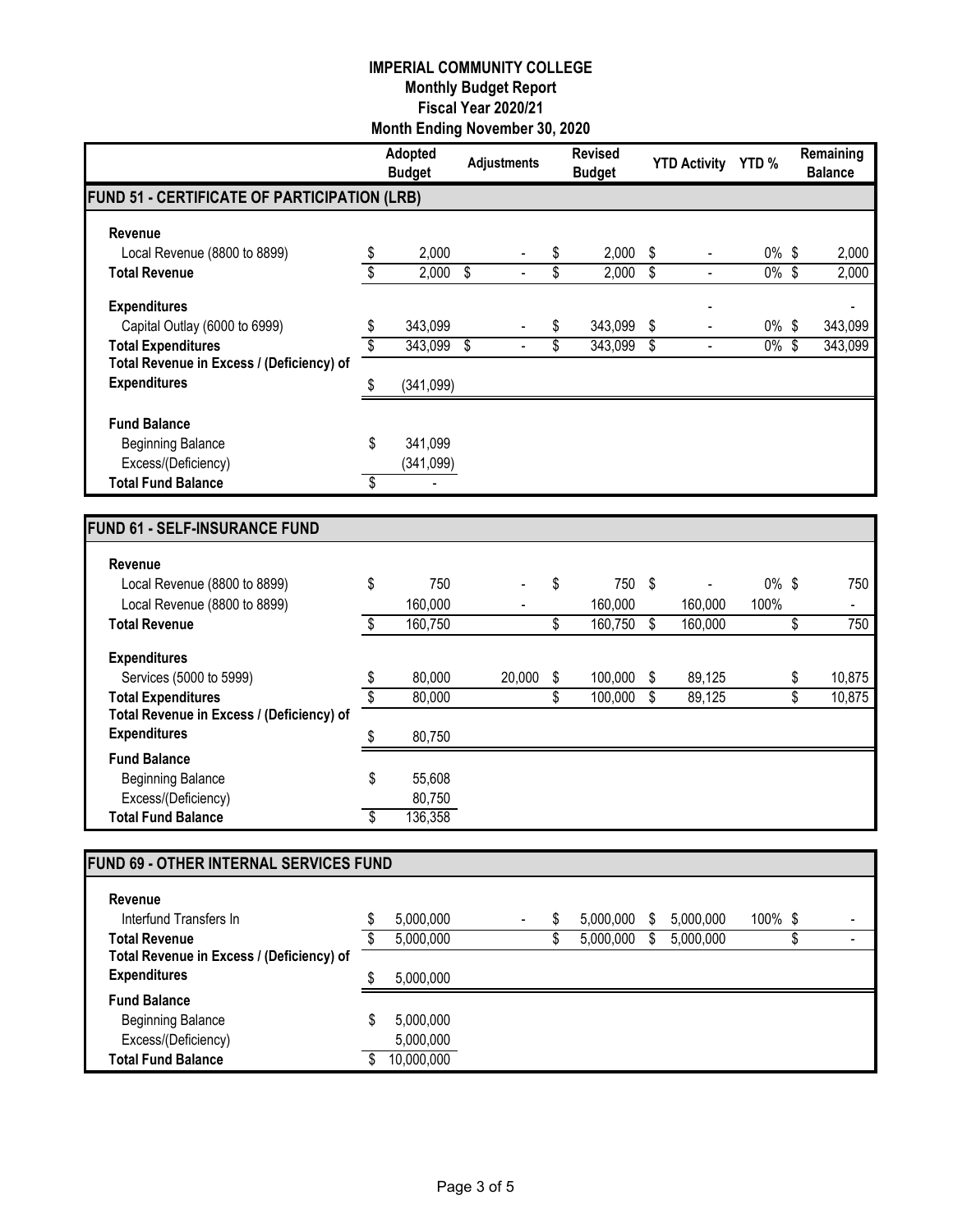|                                                        |                         | Adopted<br><b>Budget</b> | <b>Adjustments</b> | <b>Revised</b><br><b>Budget</b> | <b>YTD Activity</b> | YTD%    | Remaining<br><b>Balance</b> |
|--------------------------------------------------------|-------------------------|--------------------------|--------------------|---------------------------------|---------------------|---------|-----------------------------|
| FUND 71 - Associated Student Government / Campus Clubs |                         |                          |                    |                                 |                     |         |                             |
| Revenue                                                |                         |                          |                    |                                 |                     |         |                             |
| <b>Vendor Contracts</b>                                | \$                      | 23,000                   | 2,500              | \$<br>25,500                    | \$<br>2,500         | 10% \$  | 23,000                      |
| <b>Vending Machines</b>                                |                         |                          |                    |                                 | 303                 | 0%      | (303)                       |
| <b>Special Events</b>                                  |                         | 100                      |                    | 100                             |                     | $0\%$   | 100                         |
| Interest                                               |                         | 100                      |                    | 100                             |                     | 0%      | 100                         |
| Campus Clubs Local Revenue                             |                         | 54,357                   |                    | 54,357                          |                     | $0\%$   | 54,357                      |
| Other                                                  |                         | 2,800                    |                    | 2,800                           |                     | 0%      | 2,800                       |
| Transfer In (Inactive Clubs)                           |                         | 3,501                    |                    | 3,501                           |                     | 0%      | 3,501                       |
| <b>Total Revenue</b>                                   | \$                      | 83,858                   | 2,500<br>\$        | \$<br>86,358                    | \$<br>2,803         | $3%$ \$ | 83,555                      |
| <b>Expenditures</b>                                    |                         |                          |                    |                                 |                     |         |                             |
| <b>ASG General Expenses</b>                            | \$                      | 5,325                    | 3,000              | \$<br>8,325                     | \$<br>478           | 6% \$   | 4,847                       |
| <b>Campus Clubs Expenses</b>                           |                         | 54,253                   |                    | 54,253                          | \$                  | 0%      | 54,253                      |
| <b>President / Secretary Stipends</b>                  |                         | 3,175                    |                    | 3,175                           | \$<br>1,000         | 31%     | 2,175                       |
| Administration - Senate Stipends /                     |                         |                          |                    |                                 |                     |         |                             |
| Promotional                                            |                         | 3,000                    | 2,001              | 5,001                           | \$<br>2,290         | 46%     | 2,711                       |
| <b>Committee Events / Activities</b>                   |                         | 13,500                   |                    | 14,500                          | \$<br>1,117         | 8%      | 13,383                      |
| Contingency                                            |                         | 1,000                    |                    | 1,000                           | \$                  | 0%      | 1,000                       |
| <b>Total Expenditures</b>                              | $\overline{\mathbf{S}}$ | 80,253                   | \$<br>5,001        | \$<br>86,254                    | \$<br>4,884         | 6% \$   | 78,370                      |
| Total Revenue in Excess / (Deficiency) of              |                         |                          |                    |                                 |                     |         |                             |
| <b>Expenditures</b>                                    |                         | 3,605                    |                    |                                 |                     |         |                             |
| <b>Fund Balance</b>                                    |                         |                          |                    |                                 |                     |         |                             |
| <b>Beginning Balance</b>                               | \$                      | 192,115                  |                    |                                 |                     |         |                             |
| Excess/(Deficiency)                                    |                         | 3,605                    |                    |                                 |                     |         |                             |
| <b>Total Fund Balance</b>                              | \$                      | 195,720                  |                    |                                 |                     |         |                             |

# **FUND 72 - STUDENT REPRESENTATIVE FEES**

| Revenue                                   |              |              |    |        |     |                          |          |         |
|-------------------------------------------|--------------|--------------|----|--------|-----|--------------------------|----------|---------|
| Local Revenue (8800 to 8899)              | \$<br>19,000 |              | \$ | 19,000 | S   | 27,931                   | 147% \$  | (8,931) |
| <b>Total Revenue</b>                      | 19,000       |              | D  | 19,000 | \$. | 27,931                   | 147% \$  | (8,931) |
| <b>Expenditures</b>                       |              |              |    |        |     | $\overline{\phantom{0}}$ |          |         |
| Services (5000 to 5999)                   | \$<br>24,406 | $(5,406)$ \$ |    | 19,000 | S   | 1,095                    | $6\%$ \$ | 17,905  |
| <b>Total Expenditures</b>                 | 24,406<br>S  | $(5,406)$ \$ |    | 19,000 | S   | 1,095                    | 6% \$    | 23,311  |
| Total Revenue in Excess / (Deficiency) of |              |              |    |        |     |                          |          |         |
| <b>Expenditures</b>                       | (5,406)      |              |    |        |     |                          |          |         |
| <b>Fund Balance</b>                       |              |              |    |        |     |                          |          |         |
| <b>Beginning Balance</b>                  | \$<br>6,736  |              |    |        |     |                          |          |         |
| Excess/(Deficiency)                       | (5, 406)     |              |    |        |     |                          |          |         |
| <b>Total Fund Balance</b>                 | \$<br>1,330  |              |    |        |     |                          |          |         |